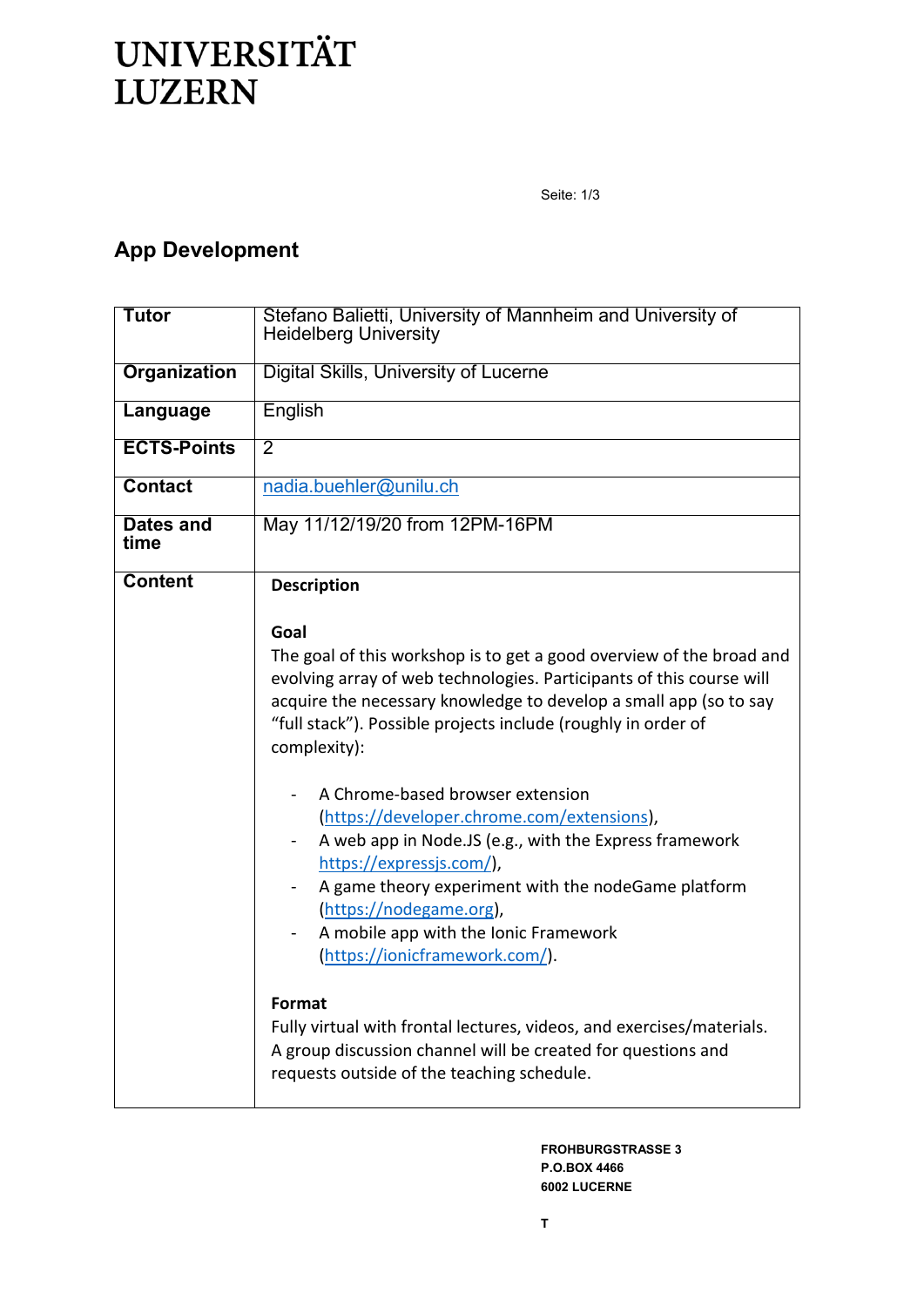|                                           | <b>Tentative Schedule</b>                                                                                               |
|-------------------------------------------|-------------------------------------------------------------------------------------------------------------------------|
|                                           | Schedule subject to change based on interest and knowledge of<br>participants.                                          |
|                                           | Students may decide to focus on a subset of the material, according<br>to their own interest.                           |
|                                           | Prior to the beginning of the course (if needed)                                                                        |
|                                           | JavaScript/GitHub/Text Editor refresher,                                                                                |
|                                           | Developing environment checkup.                                                                                         |
|                                           | May 11 <sup>th</sup>                                                                                                    |
|                                           | Node.JS and NPM,<br>$\sim$ 10 $\pm$                                                                                     |
|                                           | The golden triad of web development: HTML, CSS, and<br>JavaScript.                                                      |
|                                           | Asynchronous code in JavaScript,                                                                                        |
|                                           | <b>REST API calls</b>                                                                                                   |
|                                           | May $12th$                                                                                                              |
|                                           | Introduction to Web frameworks: JQuery, Twitter Bootstrap.<br>Overview of single-page application frameworks: do I need |
|                                           | one? How to choose one.                                                                                                 |
|                                           | A simple web app with Express JS.                                                                                       |
|                                           | Nginx / advanced Express JS.                                                                                            |
|                                           | May 19th                                                                                                                |
|                                           | Hosting: how to choose the right one.                                                                                   |
|                                           | Storing and retrieving data from a MongoDB database.                                                                    |
|                                           | Properly encrypting and hashing sensitive data.                                                                         |
|                                           | Introduction to the Ionic Framework / Apache Cordova for<br>mobile apps.                                                |
|                                           | Introduction to the nodeGame framework for behavioral                                                                   |
|                                           | research.                                                                                                               |
|                                           | May 20th                                                                                                                |
|                                           | Introduction to Chrome-based browser extensions.                                                                        |
|                                           | Introduction to Progressive Web Apps (PWA)                                                                              |
|                                           | Targeted material and exercises, custom support for students.                                                           |
| <b>Prerequisites/</b><br><b>Materials</b> | <b>Requirements</b>                                                                                                     |
|                                           | This workshop follows the course on Introduction to Computer                                                            |
|                                           | Programming for App Development, therefore some basic                                                                   |